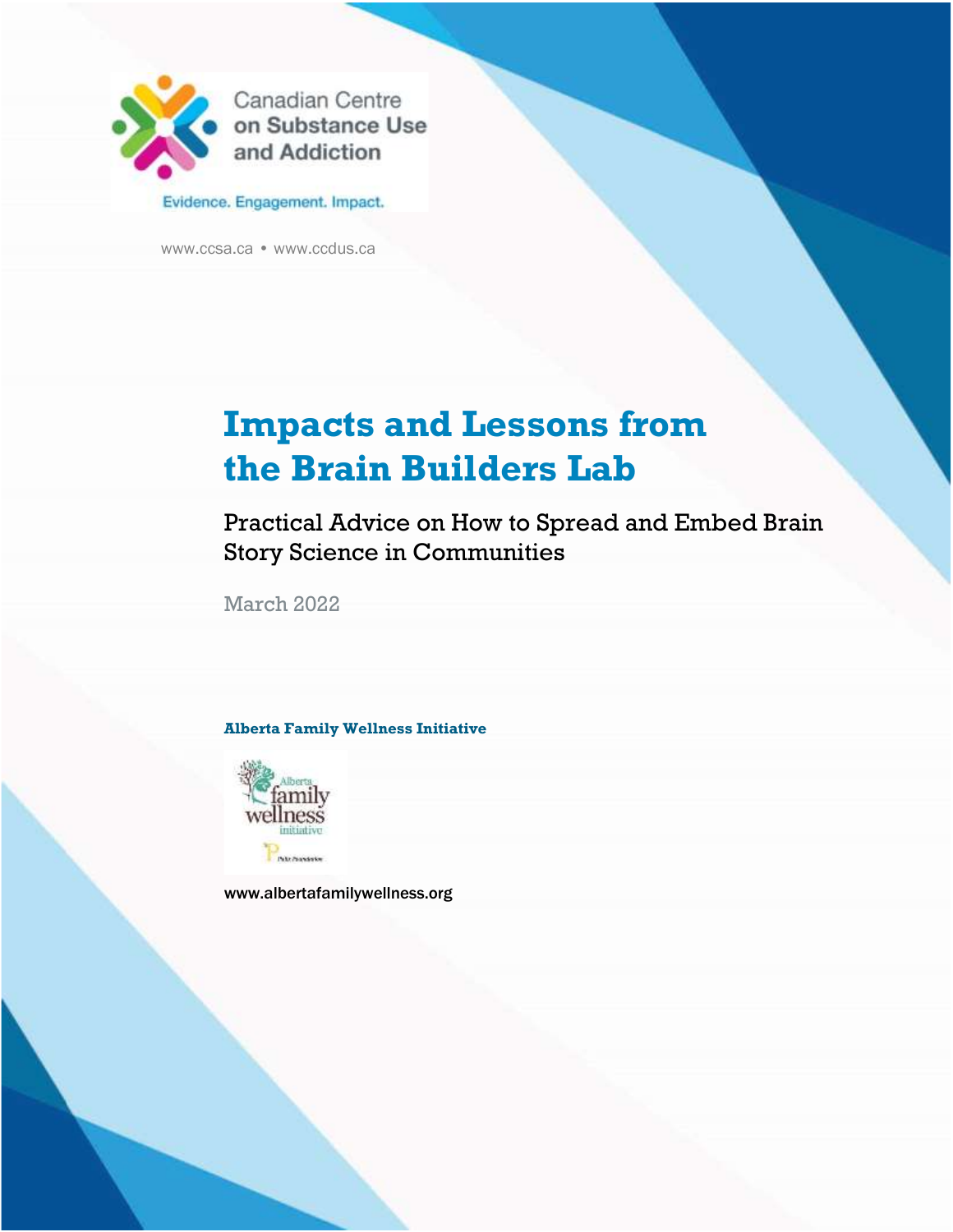# **Impacts and Lessons from the Brain Builders Lab**

Practical Advice on How to Spread and Embed Brain Story Science in Communities

**Developed in collaboration with the Alberta Family Wellness Initiative**



This document was published by the Canadian Centre on Substance Use and Addiction (CCSA).

Suggested citation: Canadian Centre on Substance Use and Addiction. (2022). *Impacts and Lessons from the Brain Builders Lab: Practical Advice on How to Spread and Embed Brain Story Science in Communities.* Ottawa, Ont.: Author.

© Canadian Centre on Substance Use and Addiction, 2022.

CCSA, 500–75 Albert Street Ottawa, ON K1P 5E7 613-235-4048 info@ccsa.ca

Production of this document has been made possible through a financial contribution from Health Canada. The views expressed herein do not necessarily represent the views of Health Canada.

This document can also be downloaded as a PDF at www.ccsa.ca

Ce document est également disponible en français sous le titre :

*Répercussions et leçons du labo Bâtisseurs de cerveaux : conseils pratiques sur les façons de diffuser et d'intégrer la science d'Histoire du cerveau dans les communautés*

ISBN 978-1-77178-900-4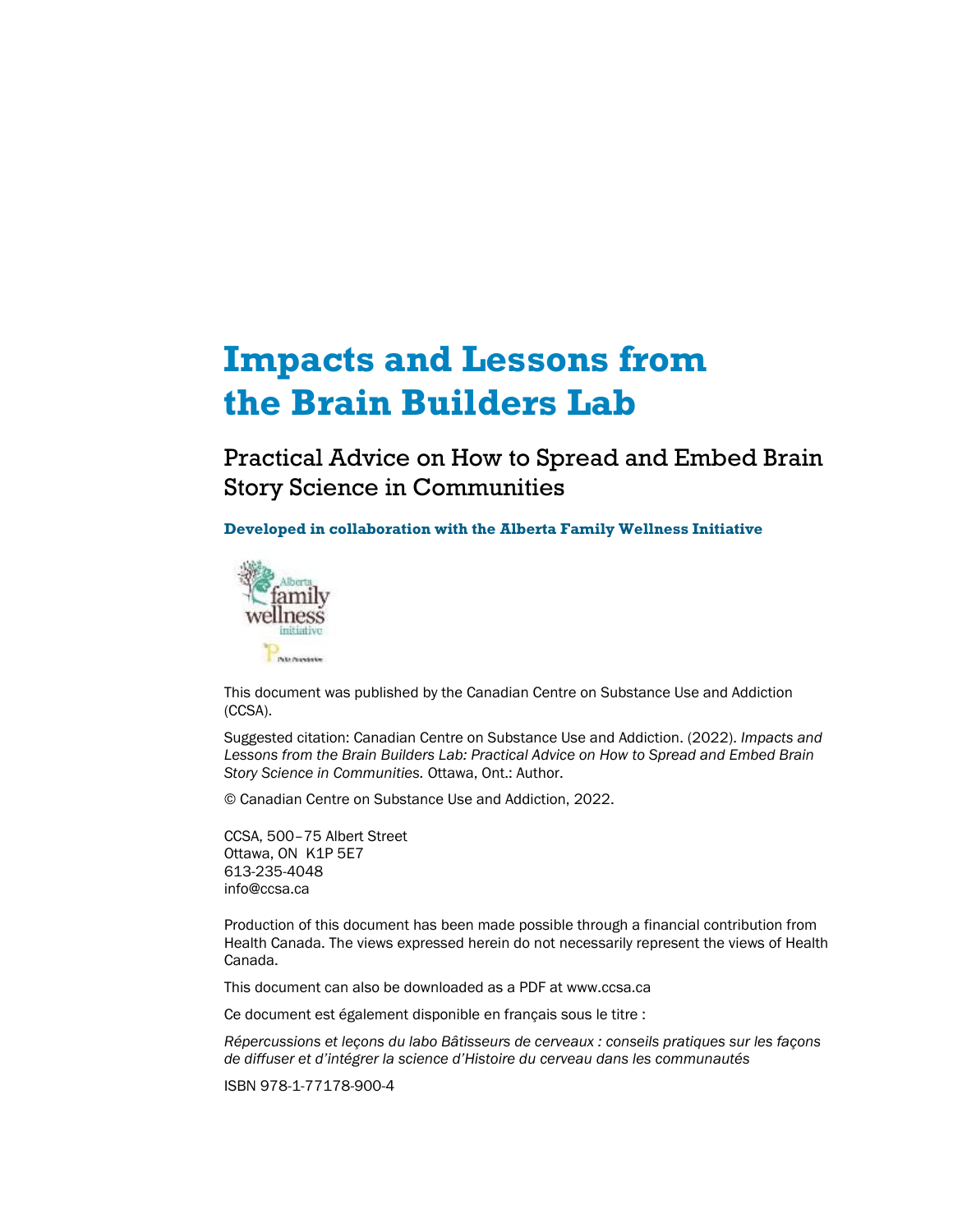

Ð

| Adverse Childhood Experiences and Their Relationship to Mental Health and    |  |
|------------------------------------------------------------------------------|--|
|                                                                              |  |
|                                                                              |  |
|                                                                              |  |
|                                                                              |  |
|                                                                              |  |
|                                                                              |  |
|                                                                              |  |
|                                                                              |  |
|                                                                              |  |
|                                                                              |  |
|                                                                              |  |
| Run with Early Adopters but Don't Forget to Work on Naysayers 8              |  |
|                                                                              |  |
|                                                                              |  |
| Connect Research with Both Practice and Public Policy to Support Large-Scale |  |
|                                                                              |  |
|                                                                              |  |
|                                                                              |  |
|                                                                              |  |

### **Acknowledgements**

Nicole Sherren, PhD, conducted the Brain Builders' end-of-project interviews, developed the project reports on which the case studies are based, and wrote parts of this document.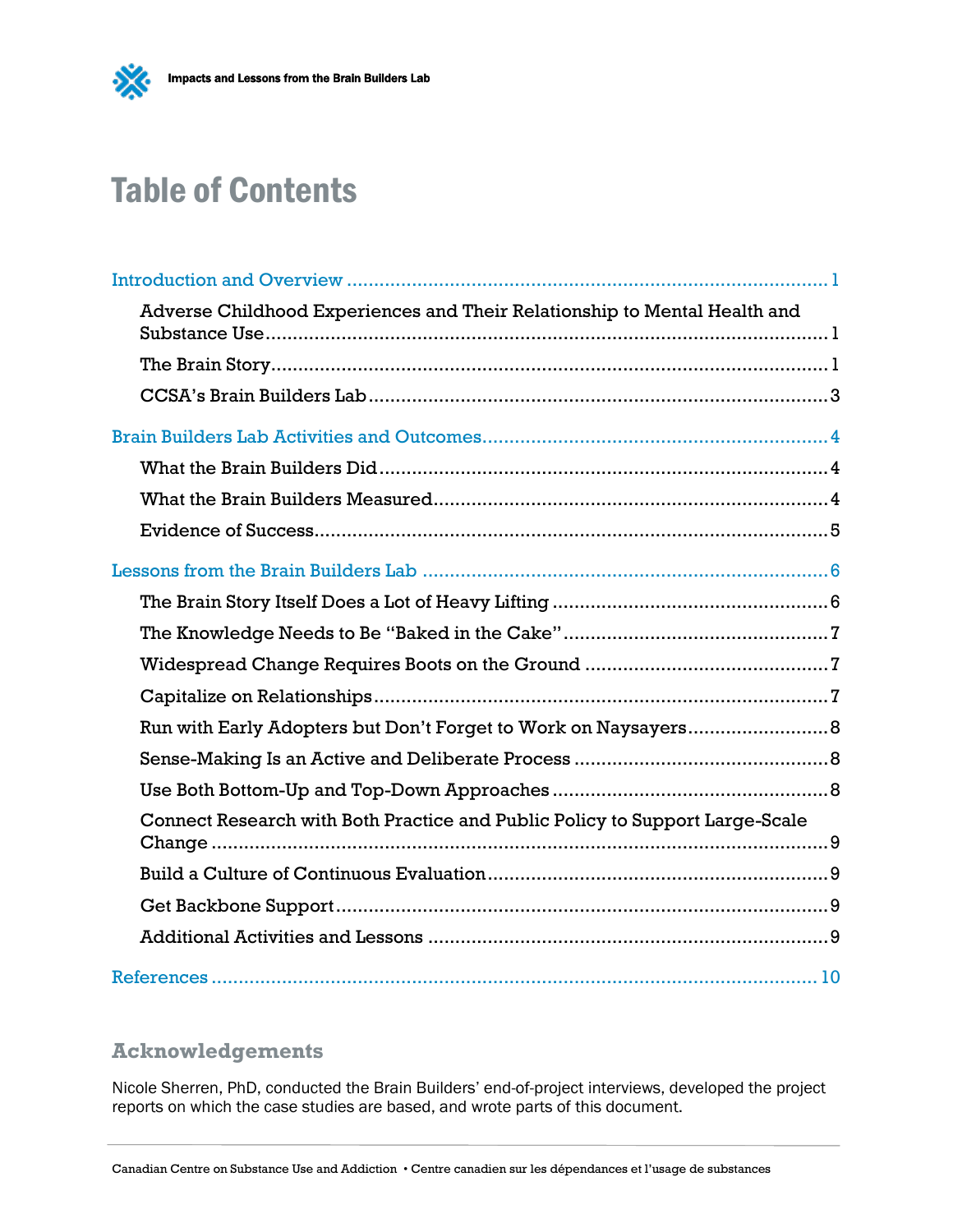



## <span id="page-3-0"></span>Introduction and Overview

In 2018, the Canadian Centre on Substance Use and Addiction (CCSA) partnered with the Palix Foundation's [Alberta Family Wellness Initiative](https://www.albertafamilywellness.org/) (AFWI) to launch the [Brain Builders Lab](https://www.ccsa.ca/brain-builders-lab-adverse-childhood-experiences) (BBL). The aim of the BBL was to move Brain Story science — a body of knowledge linking childhood trauma to later health outcomes — into action. Between 2019 and 2021, participants in the BBL — the Brain Builders — undertook projects in their communities to align policies and practices with this science. The present document aims to showcase the impressive breadth and depth of the Brain Builders' achievements, and to inspire action among those who have learned the science but are unsure about next steps. It is intended for change makers at all organizational levels working in any sector as long as they are ready to shift how they approach upstream prevention to better meet the needs of those living with mental health and substance use disorders.

## <span id="page-3-1"></span>**Adverse Childhood Experiences and Their Relationship to Mental Health and Substance Use**

Adverse childhood experiences (ACEs) are defined as stressful events experienced before age 18 that increase the risk for negative health outcomes across the lifespan. The most studied types of ACEs include child mistreatment, neglect and household dysfunction. Research shows that ACEs are common in the population (Hughes et al., 2017; Felitti et al., 1998), with 57–64% of individuals reporting at least one ACE in their lifetime, and one in eight (~13%) reporting four or more. Studies show that the more ACEs someone has experienced, the more likely they are to report behaviours such as smoking (Anda et al., 1999), heavy drinking (Dube et al., 2002) and illegal drug use (Dube et al., 2003). Exposure to ACEs is also linked to greater likelihood of depression (Hughes et al., 2016) and other mood disorders (Lu et al., 2008), need for mental health treatment (Hughes et al., 2018), and attempted suicide (Bellis et al., 2014). Broad, population-based interventions to prevent ACEs have significant potential to address both mental health and substance use costs and harms, especially among populations where inter-generational cycles of trauma are impacting community wellness.

### <span id="page-3-2"></span>**The Brain Story**

Decades of research from the neurosciences and genetics show that ACEs exert their long-term effects by interfering with brain development. During the first 25 years of life, experiences and environments shape our developing brain circuits (National Scientific Council on the Developing Child, 2007) and can alter gene expression (how our genes are "read") (National Scientific Council on the Developing Child, 2010). This ultimately influences development of the skills and abilities required for learning, establishing relationships, coping with challenges, and maintaining good mental and physical health (National Scientific Council on the Developing Child, 2015). ACEs produce their effects through prolonged activation of the brain's stress response system, called a toxic stress response. If toxic stress is unchecked and there are no supportive relationships or interventions, it can undermine brain development in ways that make poor health outcomes more likely over time (National Scientific Council on the Developing Child, 2014).

To develop appropriate avenues for substance use prevention and trauma-informed intervention, it is important to understand the science behind ACEs and how they influence brain development, and to apply this understanding to program and policy decisions. But the science is not widely understood (Figure 1), which limits workforce capacity to align policies, programs and practices with the science.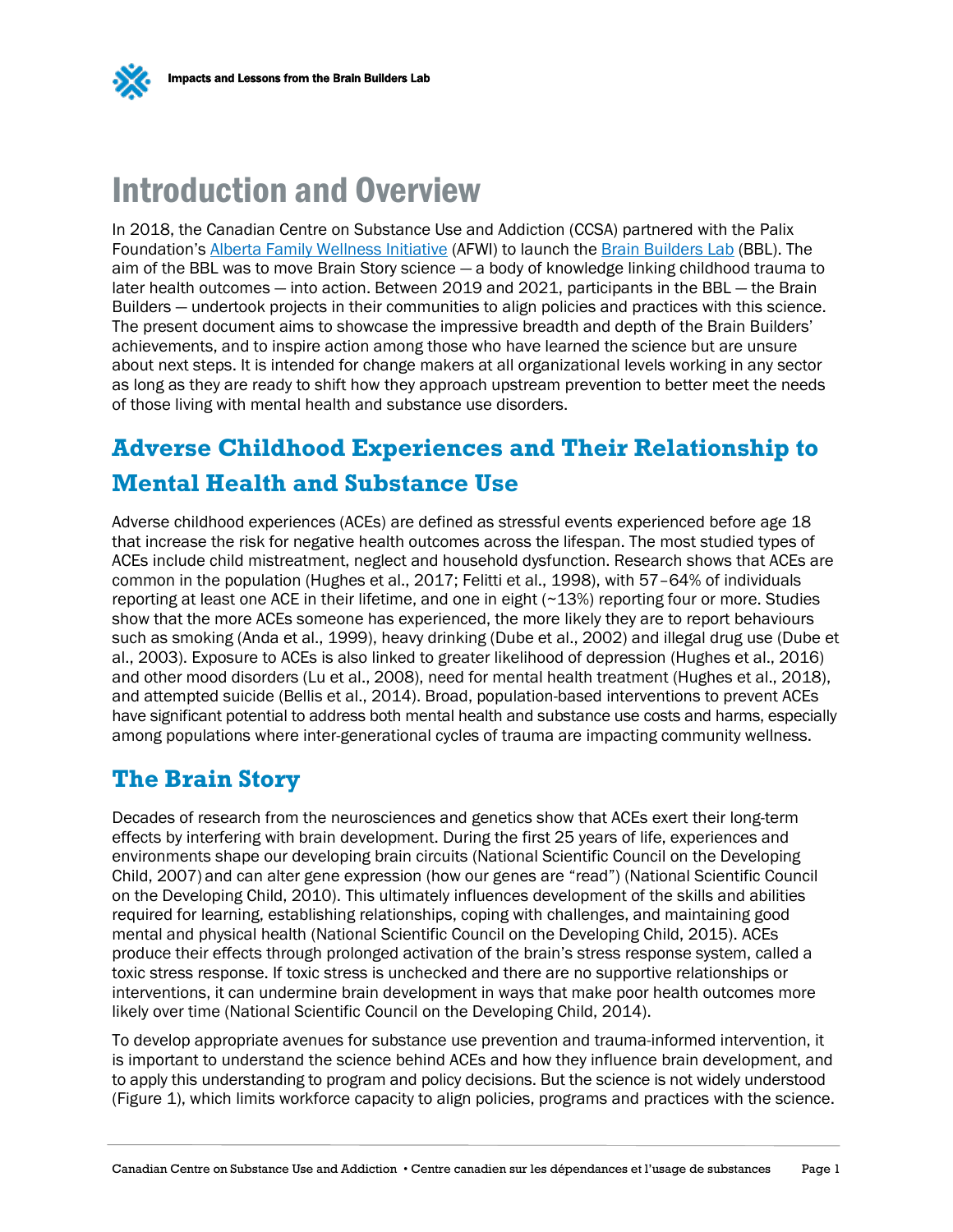

#### Figure 1. Results from an informal poll at the 2021 Brain Builders Lab meeting

[The Brain Story,](https://www.albertafamilywellness.org/what-we-know/the-brain-story) as promoted by AFWI and described in the following links, is an evidence-based approach to communicating key scientific concepts about brain development, ACEs and resilience to the general public. It uses concrete metaphors to explain how and why brain and early child development matter to adult outcomes. It organizes them into a story that describes what promotes healthy brain development, what derails it, why this is important and what we can do about it. The metaphors used to support the Brain Story are as follows:

- [Brain architecture](https://www.albertafamilywellness.org/what-we-know/brain-architecture/) refers to the idea that brains are not just born, they are also built over time and require a strong foundation of basic skills to support the development of more complex skills, like a house needs a strong foundation to support the walls and roof.
- [Serve and return](https://www.albertafamilywellness.org/what-we-know/serve-and-return/) interactions liken the responsive, back-and-forth social interactions between a child and a caregiver that build strong brain architecture to a game where a ball is passed back and forth.
- [Toxic stress](https://www.albertafamilywellness.org/what-we-know/stress/) refers to the type of stress response that if unchecked can interfere with and damage developing brain architecture. ACEs inflict toxic stress.
- [Air traffic control](https://www.albertafamilywellness.org/what-we-know/air-traffic-control/) describes the important role executive functions and self-regulation play in helping us navigate through our complex world and cope with daily challenges.
- [The resilience scale](https://www.albertafamilywellness.org/what-we-know/resilience-scale/) illustrates the dynamic nature of how positive and negative experiences interact with the biology we are born with to shape health outcomes across the lifespan.

The AFWI has created a number of resources to help communicate the Brain Story. These include:

- The [Brain Story Certification Course](https://www.albertafamilywellness.org/training) (BSCC), a free, online course that explains the detailed science comprising the Brain Story;
- A [resource repository](https://www.albertafamilywellness.org/resources/) that includes videos and other products to help communicate the Brain Story; and
- [Posters and cards](https://www.ccsa.ca/brain-builder-learning-cards) that illustrate key concepts in the Brain Story using explanatory metaphors that have been tested for public comprehension.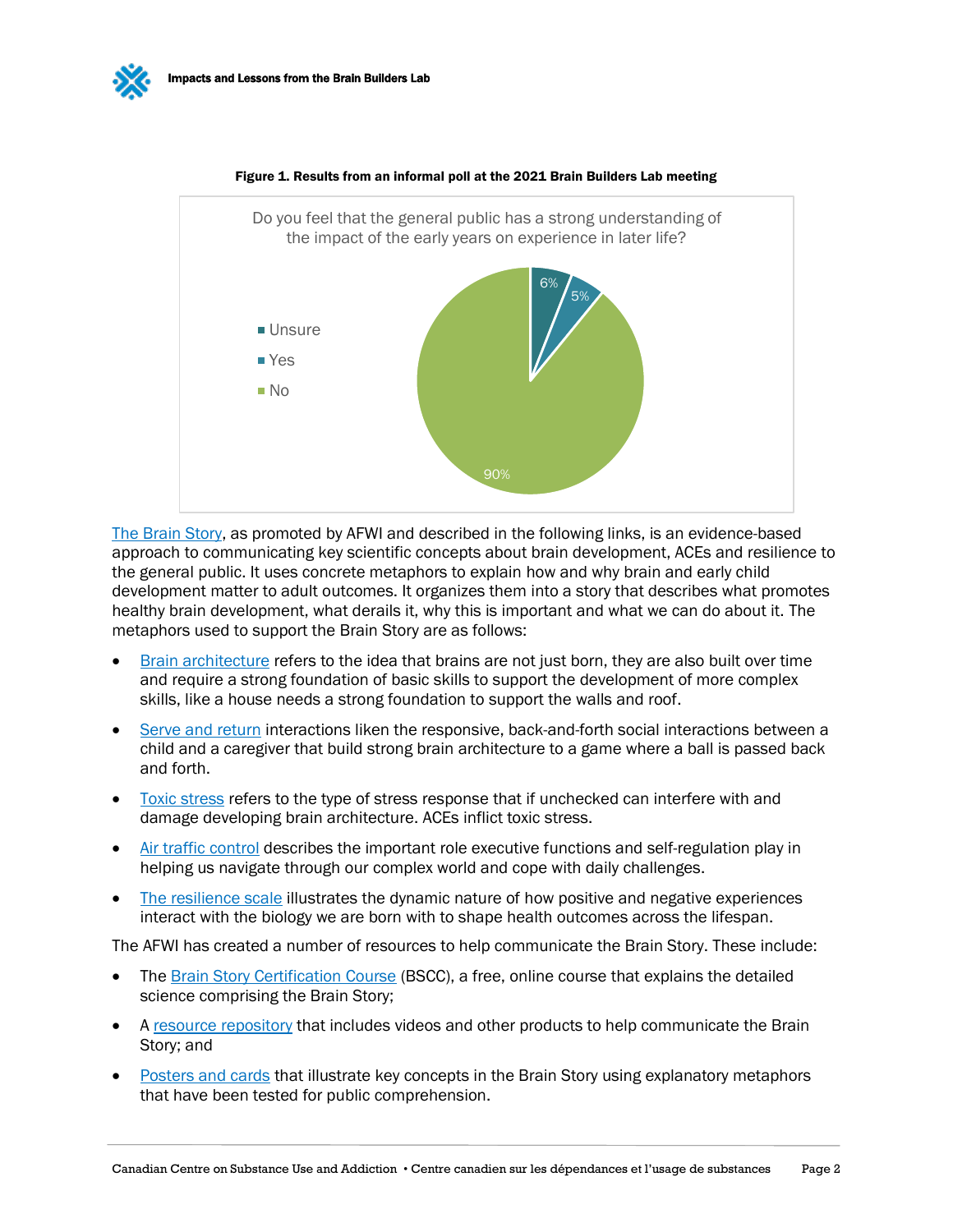Impacts and Lessons from the Brain Builders Lab

The Brain Story has been tested for public comprehension in Canada, the U.S., the U.K. and Australia. It has been shown to significantly improve public understanding of the importance of childhood experiences and upstream prevention in addressing complex social issues like substance use. Evaluations of jurisdictions and organizations that have applied the Brain Story show that it supports a common understanding and common language both within and across sectors that shifts mental models about why many individuals and families struggle to succeed (Alberta Family Wellness Initiative, 2020a). The common knowledge base and reframed understanding among stakeholders in turn provides opportunities for new, innovative and system-level approaches to address complex social issues that span the substance use prevention, intervention and treatment continuum and ultimately improve outcomes for all.

### <span id="page-5-0"></span>**CCSA's Brain Builders Lab**



In 2018, CCSA partnered with AFWI to launch the [Brain Builders Lab](https://www.ccsa.ca/brain-builders-lab-adverse-childhood-experiences) (BBL), a community-based effort to move Brain Story science into action across the country. Broadly, the BBL involved selecting a cohort of champions who became known as the Brain Builders and supporting them in developing, implementing and evaluating projects to spread and embed Brain Story science in their communities. For CCSA, the goal was to increase awareness of substance use as a preventable public health issue, and to build capacity among communities to use the science to change policies, practices and public perceptions accordingly.

In its 2018–2021 cycle, CCSA selected 65 Brain

Builders from across the country, primarily active in health care, education, and child and family services. CCSA convened this cohort at a March 2019 event in Ottawa, with completion of the BSCC and organizational buy-in as prerequisites for attendance. Over the course of the two-day event, the Brain Builders had access to experts, facilitators and a systematic process to develop two-year projects that would raise awareness of the science and advocate for its application in policy and practice (see the [meeting summary report\)](https://www.ccsa.ca/ccsa-brain-builders-lab-march-4-5-2019-meeting-summary-report).

CCSA's support over the two years allotted to implement the projects consisted of:

- Providing opportunities for knowledge exchange (quarterly checkin calls, online platform);
- Enabling access to mentors and experts for knowledge mobilization, evaluation, sex- and genderbased analysis and cultural considerations; and
- Developing forms and tools to facilitate project planning, data collection and reporting.

In February 2021, the Brain Builders reconvened (virtually, because of the COVID-19 pandemic) to share and celebrate their accomplishments (see the [event program](https://www.ccsa.ca/sites/default/files/2021-02/CCSA-Brain-Builders-Lab-Celebration-Program-2021-en.pdf) for more information). Many of

#### Brain Builder Locations

- British Columbia
- Alberta
- Manitoba
- Ontario
- Quebec
- **New Brunswick**
- Nova Scotia
- Prince Edward Island
- Newfoundland and Labrador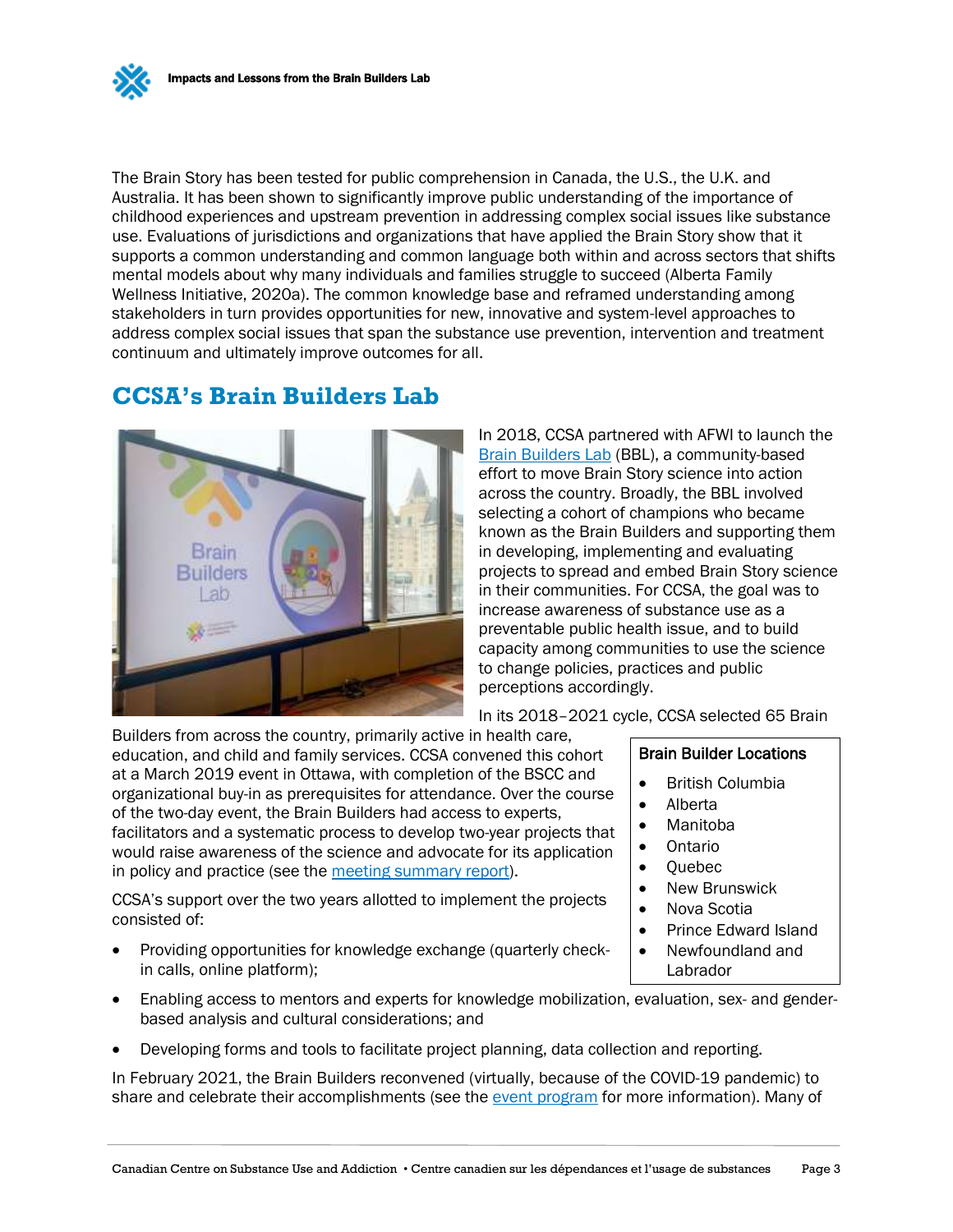

their outcomes were captured in [impact videos](https://www.youtube.com/playlist?list=PL1VWJFnRE-UQph04e5YSXdr8VxWHj_P9U) they created in the winter of 2020. This document serves to showcase the impressive breadth and depth of achievements reported by Brain Builders from their evaluation efforts and end-of-project exit interviews.

# <span id="page-6-0"></span>Brain Builders Lab Activities and Outcomes

The 2018–2021 BBL produced a total of 36 projects from 65 Brain Builders working alone or in pairs or teams. However, work on many of the projects was disrupted by the COVID-19 pandemic so that 25 projects were completed and reported data.

### <span id="page-6-1"></span>**What the Brain Builders Did**

Each project's activities were unique, given that project plans were tailored to the Brain Builders' sectors, spheres of influence and existing buy-in. Despite this heterogeneity, project activities tended to fall into four categories, with each project containing at least one activity from at least one category. The categories and examples of specific activities in each were as follows:

- 1. Building workforce capacity:
	- a) Presentations to staff;
	- b) Encouraging or mandating staff completion of the BSCC;
	- c) Embedding Brain Story concepts in post-secondary curricula.
- 2. Educating communities and professional networks:
	- a) Organizing learning events and presentations targeting external stakeholders;
	- b) One-on-one conversations and presence at roundtables;
	- c) Newsletters.
- 3. Updating programs and service delivery:
	- a) Adding Brain Story concepts to program materials;
	- b) Adding Brain Story concepts to existing training.
- 4. Raising public awareness:
	- a) Social media campaigns;
	- b) Website updates;
	- c) Informational booths and stands at events.

### <span id="page-6-2"></span>**What the Brain Builders Measured**

Project evaluation plans were equally heterogeneous, but outcomes reported by each project again fell into a small set of categories:

- 1. Reach:
	- a) How many people learned about the Brain Story?
	- b) How many and which sectors were reached?
- 2. Effectiveness:
	- a) Did people's knowledge, awareness and understanding of the science increase?
	- b) Did attitudes change and stigma decrease?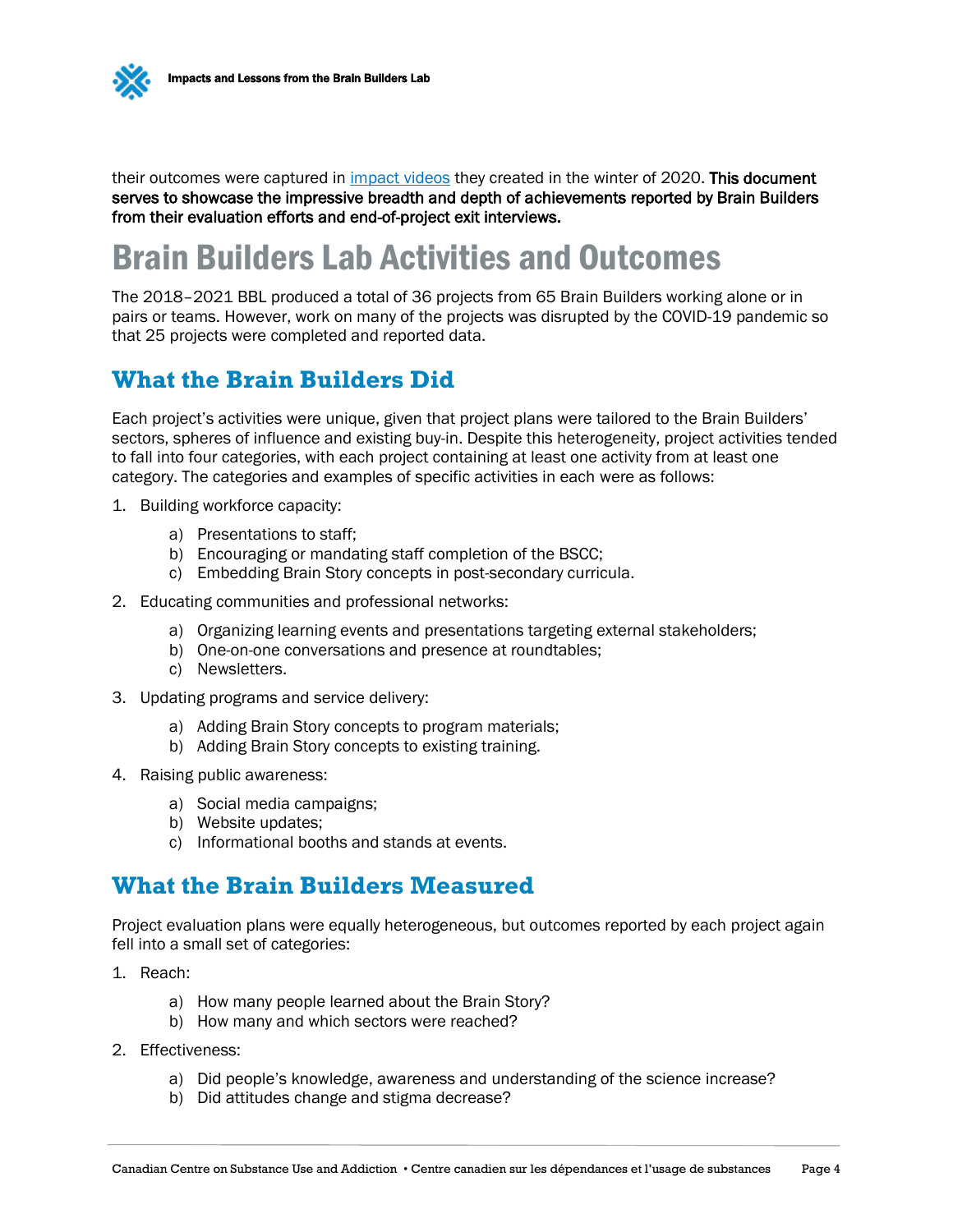

- c) Did people's perception of their own role change?
- d) Did people want to learn more?
- e) Did people express a desire to apply the science in practice?
- 3. Adoption and application of the knowledge:
	- a) Did people change how they did things based on the science?
	- b) Did any materials or practices change?
	- c) Did any policies or programs change?
	- d) Did system coordination increase?

#### <span id="page-7-0"></span>**Evidence of Success**

Across the 25 projects that completed their work despite the pandemic, Brain Builders reported a significant number of activities and outputs. Specifically, this cohort of Brain Builders:

- Created a total of 230 unique products (presentations, brochures, social media campaigns, etc.);
- Delivered 435 unique activities (staff training, workshops, learning events, etc.); and
- Reached a total of 34,550 stakeholders, including:
	- $\circ$  Members of the healthcare, education, social service and public safety workforces;
	- o Organizational leadership and policy makers;
	- $\circ$  People living with or in recovery from mental health and substance use disorders; and
	- o Parents and the general public.

Further, outcome data reported by these projects indicated significant progress in spreading and embedding the Brain Story. Successful outcomes included individual practice change, program adaptations, organizational embedding, new partnerships, recruitment of new change agents, and the beginnings of distributed leadership around the application of brain science to practice.

Specifically, across the 25 projects:

- 100% reported increased knowledge and awareness among their stakeholders;
- 52% of those who measured attitude changes reported decreased stigma;
- 76% reported practice changes;
- 44% reported **policy changes**, including 40% who mandated or encouraged the BSCC as staff training; and
- 64% reported better system coordination and collaboration.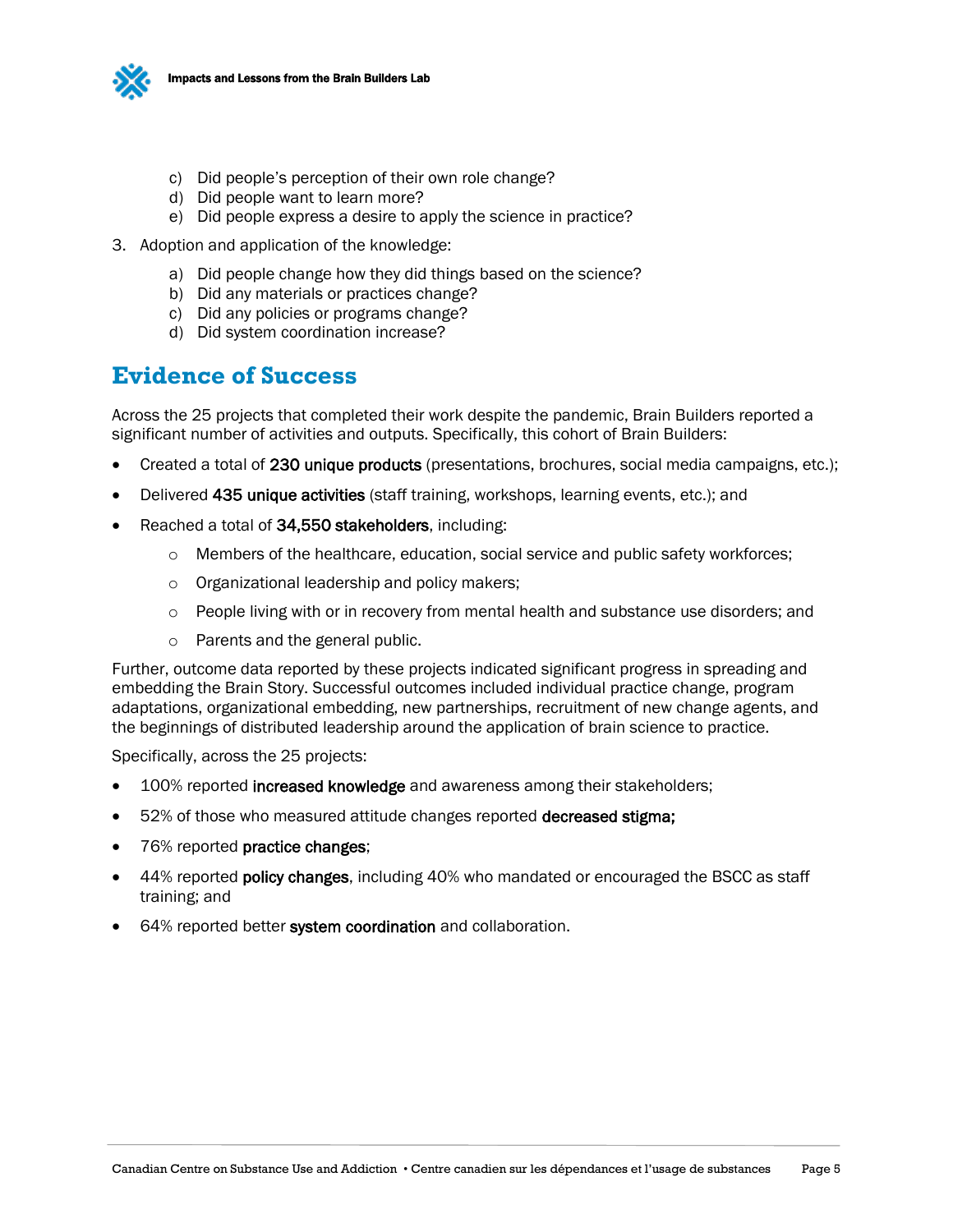

#### Brain Builders Lab Outcome Summary (n=25)

## <span id="page-8-0"></span>Lessons from the Brain Builders Lab

In addition to the quantitative data reporting described above, we also conducted qualitative, semistructured interviews about the strategies Brain Builders used, the outcomes and impacts this had at the individual, program, organization and system levels, and project drivers and barriers. These data were synthesized into cases and then themed to provide guidelines and highlight some of the key ingredients for success.

The following formula for success emerges from the BBL lessons: common knowledge base + common understanding + community and relationships + evaluation + backbone support + distributed leadership = cross-sector change to support prevention, early intervention and recovery.

The 10 lessons described below emerged from the data. Each lesson is illustrated by two unique case studies. However, all cases contributed to the lessons learned from the BBL and provide good examples of more than one lesson. The case studies themselves can be found on the [BBL webpage.](https://ccsa.ca/impact-case-studies)

### <span id="page-8-1"></span>**The Brain Story Itself Does a Lot of Heavy Lifting**

Fidelity to the Brain Story's empirically tested core story narrative and metaphors acted as a facilitator of change in and of itself. It made complex scientific concepts easier to grasp and provided a common understanding and language across professions, sectors and silos that could be used to establish common ground. Weaving Brain Story concepts together with specific content that was relevant to particular audiences often helped promote strong engagement and support for the work.

The cases in this section illustrate that what gets communicated is as important as how it is communicated.

- Consortium pour les élèves du nord de l'Ontario (CÉNO) (Northern Ontario)
- School District 91, Nechako Lakes (North-Central British Columbia)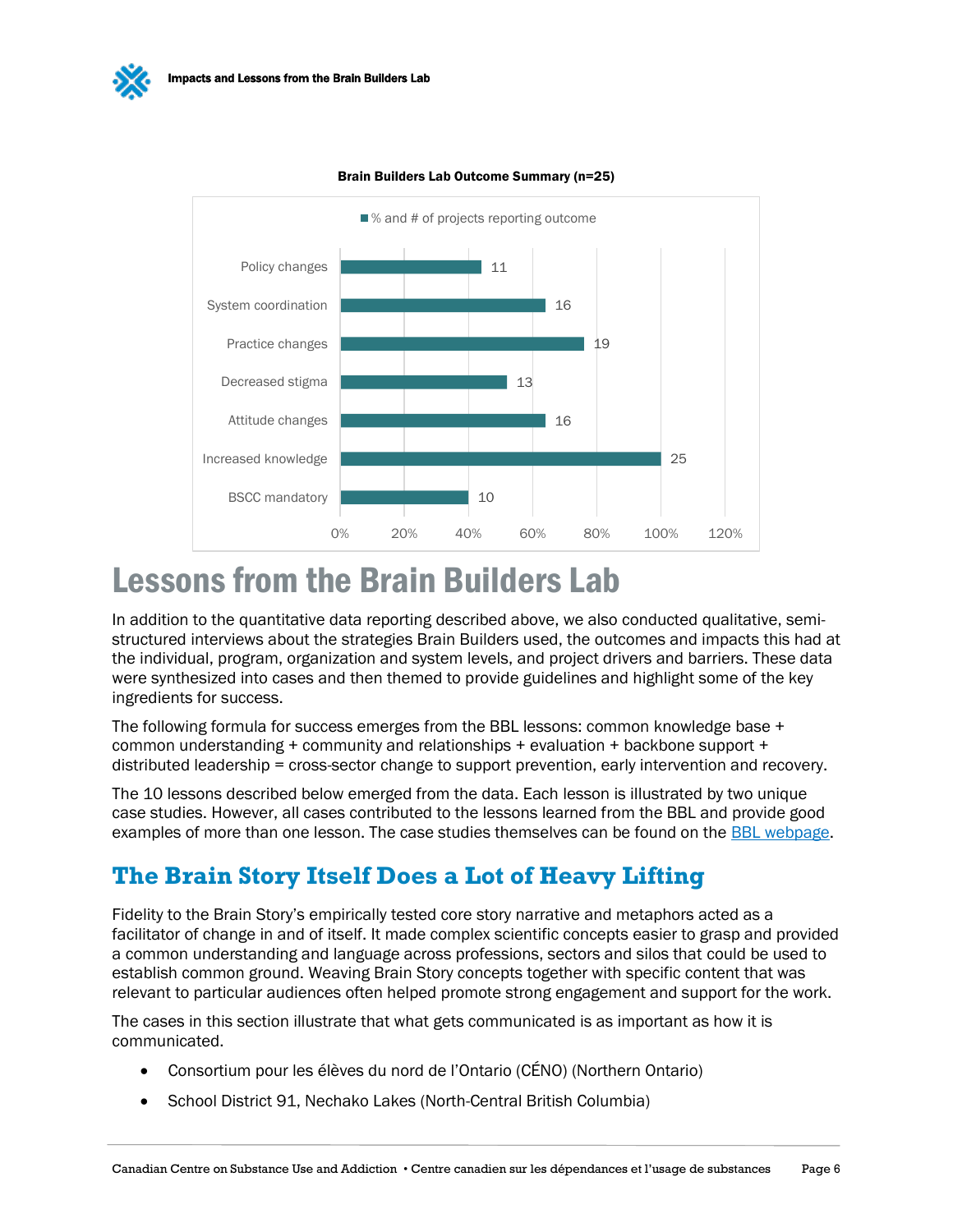

### <span id="page-9-0"></span>**The Knowledge Needs to Be "Baked in the Cake"**

The knowledge to be delivered should be embedded into organizational culture, goals, policies and theories of change. Tying the Brain Story to existing organizational goals and plans helped accelerate large-scale buy-in and ensure sustainability. Projects should make it clear that understanding and applying the Brain Story is not an extra, but rather a tool to help reach existing goals. If such goals do not exist, the knowledge can be used to create new organizational goals that are evidence-based and align with the science. Furthermore, Brain Builders who were able to integrate project activities into their regular responsibilities viewed their projects as sustainable over the long-term.

The cases in this section illustrate how tying the knowledge to existing organizational goals and plans helped accelerate large-scale buy-in and ensure sustainability.

- Nova Scotia Early Childhood Development Intervention Services
- IWK Health (Nova Scotia)

### <span id="page-9-1"></span>**Widespread Change Requires Boots on the Ground**

The distributed leadership established by aligning the efforts of many champions with different spheres of influence around common goals can significantly accelerate the pace and scope of change and also serves to support innovative, cross-sector initiatives. In the case of the BBL, projects that prioritized constant cultivation of new change agents often achieved the most widespread change. Projects focused on large-scale organizational, community or system-level change should continuously work to expand core networks and invite new champions into the change process to broaden their reach and share the work.

The cases in this section illustrate how constant cultivation of new champions for the work helped achieve widespread change.

- Newfoundland and Labrador network
- YMCA of Three Rivers (Waterloo Region, Ontario)

### <span id="page-9-2"></span>**Capitalize on Relationships**

The ability to capitalize on existing or new relationships was a key driver in the success of many projects. As with brain development, relationships are critical for change efforts to succeed. Projects should look for key relationships within their own networks that can be leveraged to support goals and make efforts to cultivate weak or missing relationships. This includes leaning on others doing similar work, as Brain Builders who learned from each other's successes and challenges tended to achieve their goals more readily. Brain Builders who were able to network with other Brain Builders in their region developed new partnerships, adapted each other's ideas and kept each other motivated.

The cases in this section illustrate how existing and new relationships can help increase reach and impact.

- Simcoe Muskoka District Health Unit (Ontario)
- Horizon Health Network (New Brunswick)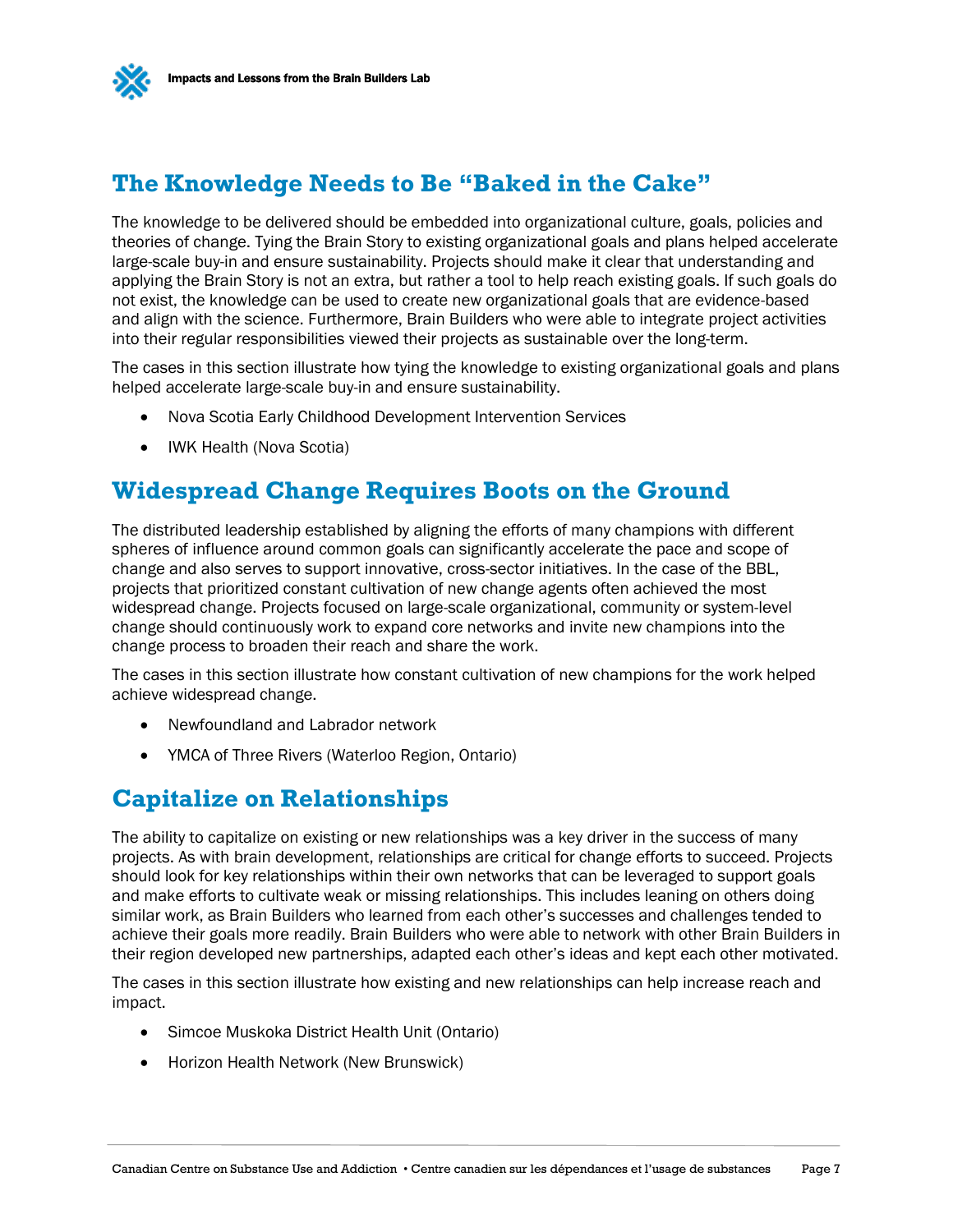



### <span id="page-10-0"></span>**Run with Early Adopters but Don't Forget to Work on Naysayers**

While projects that focused on early childhood, education and family services were often able to get buy-in and move forward quickly, those focused on engaging other sectors, such as justice, law enforcement, corrections and specialized health care, took more time. Future projects should take into account the extra time, effort and persistence required to engage under-represented groups and those who are slow to embrace change and continue to pursue their engagement.

The cases in this section illustrate that while certain sectors come on board and move forward quickly, there are under-represented sectors that will take more time and effort.

- Developmental Trauma Action Alliance (Ontario)
- Alberta Health Services

### <span id="page-10-1"></span>**Sense-Making Is an Active and Deliberate Process**

Project success was often achieved by ensuring that adequate time and resources were dedicated to regular group discussions of Brain Story concepts and their relevance to the group's goals and activities. This process not only helps people internalize knowledge, but also provides opportunities to generate new science-aligned goals and ideas for application, and troubleshoot implementation problems as they arise.

The cases in this section illustrate projects that ensured that adequate time and resources were dedicated to reflection on the knowledge.

- Big Brothers Big Sisters of Ottawa (Ontario)
- Open Doors for Lanark Children and Youth (Ontario)

### <span id="page-10-2"></span>**Use Both Bottom-Up and Top-Down Approaches**

Project success often stemmed from engagement at all organizational or system levels. While direct service providers and other professionals are crucial in determining what applying the knowledge looks like on the ground, implementing these ideas can be significantly accelerated with the right leadership support. In addition, projects that allowed participants to co-create project activities were by and large more successful in obtaining buy-in and following through on activities. Projects should determine what co-creation means in their context and devise local strategies to identify and engage both direct services and leadership as champions for the work.

The cases in this section illustrate how engagement at all organizational levels supports change, and that co-creation of project activities is crucial.

- Bayview Glen Independent School (Toronto, Ontario)
- York Region Public Health (Ontario)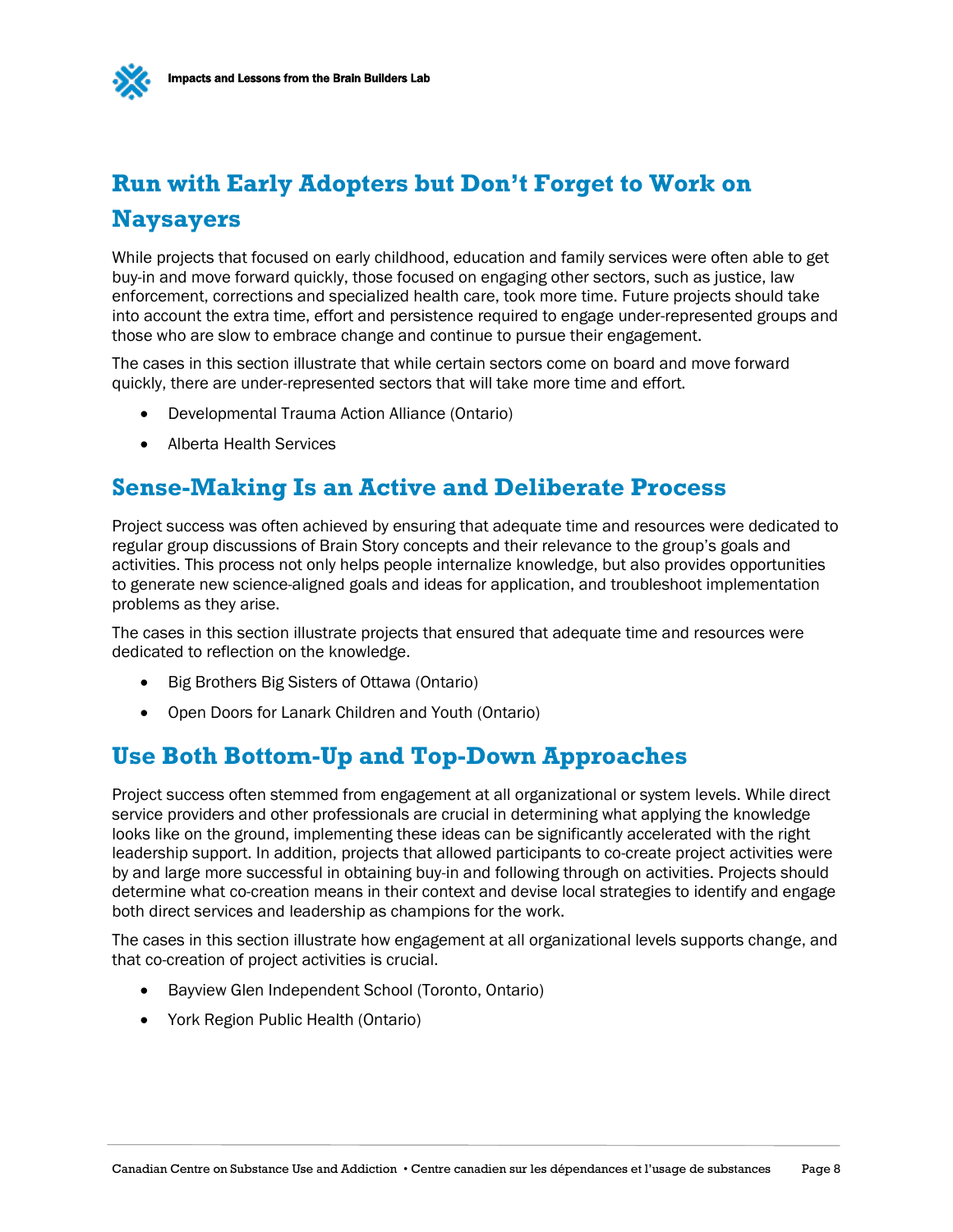

## <span id="page-11-0"></span>**Connect Research with Both Practice and Public Policy to Support Large-Scale Change**

Projects that actively engaged policy makers and focused on building Brain Story concepts into government policy were able to create a more receptive public policy environment for future Brain Story-aligned work. Public policy can help support change initiatives by standardizing practices and allocating public resources.

The cases in this section illustrate how the policy environment can help support project activities and create a receptive environment for additional activities in future.

- Thunder Bay Drug Strategy and Community Safety and Well-Being Thunder Bay (Ontario)
- Regional Municipality of Durham (Ontario)

### <span id="page-11-1"></span>**Build a Culture of Continuous Evaluation**

Project evaluation was a requirement of participation in the BBL. While unfamiliar and timeconsuming for some, evaluation was ultimately recognized as an important tool for communicating impact. In fact, many projects implemented in Alberta before the BBL cited a lack of systematic evaluation as their number one regret (see the Alberta Family Wellness Initiative, 2020b). Future projects should continuously evaluate both processes and outcomes, using both quantitative and qualitative methods, to be able to communicate and show evidence for the impact of their work.

The cases in this section recognize the importance of evaluation in communicating impact.

- The Salvation Army's Bethany Hope Centre (Ottawa, Ontario)
- Valley Community Services Society (Creston, British Columbia)

### <span id="page-11-2"></span>**Get Backbone Support**

Backbone support from CCSA was universally cited as a key element that helped Brain Builders create and sustain change. Backbone organizations support their stakeholders by helping to align activities across projects and sectors, bridge gaps and create accountability. They also often provide functions such as strategy development, coordination, networking and relationship building, resource sharing, idea generation and troubleshooting. However, while backbone support was seen as critical, it should be noted that leadership from the Brain Builders themselves and other change agents ultimately determined project success. Several projects created committees or integrated the Brain Story into other initiatives or committees that can provide a level of backbone support going forward. Future projects should look for backbone support from organizations or initiatives if they do not have this capacity themselves.

Applies to all cases.

### <span id="page-11-3"></span>**Additional Activities and Lessons**

The cases in this section illustrate additional activities and lessons gleaned from projects that faced challenges and roadblocks.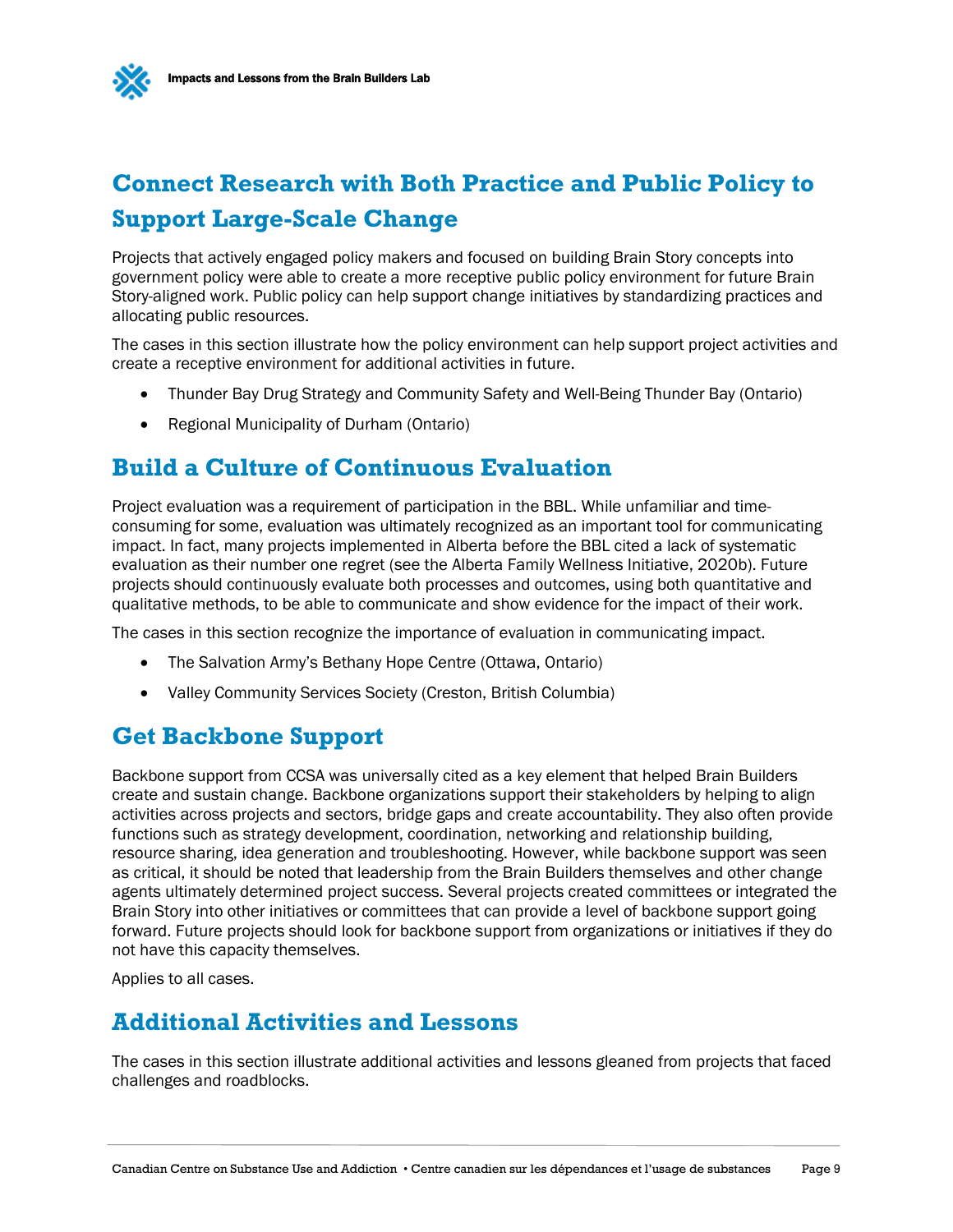



## <span id="page-12-0"></span>References

- Alberta Family Wellness Initiative. (2020a). *Developmental evaluation findings*. Calgary, Alta: Palix Foundation. [https://www.albertafamilywellness.org/resources/reports/afwi-developmental](https://www.albertafamilywellness.org/resources/reports/afwi-developmental-evaluation-report)[evaluation-report](https://www.albertafamilywellness.org/resources/reports/afwi-developmental-evaluation-report)
- Alberta Family Wellness Initiative. (2020b). *From knowledge to action: Using Brain Story science to improve outcomes for children and families in Alberta*. Calgary, Alta: Palix Foundation. [https://www.albertafamilywellness.org/assets/Resources/From-Knowledge-to-Action-](https://www.albertafamilywellness.org/assets/Resources/From-Knowledge-to-Action-Proceedings-Report-1.pdf)[Proceedings-Report-1.pdf](https://www.albertafamilywellness.org/assets/Resources/From-Knowledge-to-Action-Proceedings-Report-1.pdf)
- Anda, R. F., Croft, J. B., Felitti, V. J., Nordenberg, D., Giles, W. H., Williamson, D. F., & Giovino, G. A. (1999). Adverse childhood experiences and smoking during adolescence and adulthood. *JAMA*, *282*(17), 1652–1658.<https://doi.org/10.1001/jama.282.17.1652>
- Bellis, M.A., Hughes, K., Leckenby, N., Perkins, C., & Lowey, H. (2014). National household survey of adverse childhood experiences and their relationship with resilience to health-harming behaviors in England. *BMC Medicine, 12*, Article 72[. https://doi.org/10.1186/1741-7015-12-72](https://doi.org/10.1186/1741-7015-12-72)
- Dube, S. R., Anda, R. F., Felitti, V. J., Edwards, V. J., & Croft, J. B. (2002). Adverse childhood experiences and personal alcohol abuse as an adult. *Addictive Behaviors*, *27*(5), 713–725. [https://doi.org/10.1016/s0306-4603\(01\)00204-0](https://doi.org/10.1016/s0306-4603(01)00204-0)
- Dube, S. R., Felitti, V. J., Dong, M., Chapman, D. P., Giles, W. H., & Anda, R. F. (2003). Childhood abuse, neglect, and household dysfunction and the risk of illicit drug use: the adverse childhood experiences study. *Pediatrics*, *111*(3), 564–572.<https://doi.org/10.1542/peds.111.3.564>
- Felitti, V. J., Anda, R. F., Nordenberg, D., Williamson, D. F., Spitz, A. M., Edwards, V., Koss, M. P., & Marks, J. S. (1998). Relationship of childhood abuse and household dysfunction to many of the leading causes of death in adults. The Adverse Childhood Experiences (ACE) Study. *American Journal of Preventive Medicine*, *14*(4), 245–258. [https://doi.org/10.1016/s0749-](https://doi.org/10.1016/s0749-3797(98)00017-8) [3797\(98\)00017-8](https://doi.org/10.1016/s0749-3797(98)00017-8)
- Hughes, K., Bellis, M. A., Hardcastle, K. A., Sethi, D., Butchart, A., Mikton, C., Jones, L., & Dunne, M. P. (2017). The effect of multiple adverse childhood experiences on health: a systematic review and meta-analysis. *The Lancet Public Health*, *2*(8), e356–e366. [https://doi.org/10.1016/S2468-2667\(17\)30118-4](https://doi.org/10.1016/S2468-2667(17)30118-4)
- Hughes, K., Ford, K., Davies, A. R., Homolova, L., & Bellis, M. A. (2018). *Sources of resilience and their moderating relationships with harms from adverse childhood experiences. Report 1: Mental illness*. Wrexham, U.K.: Public Health Wales NHS Trust.
- Hughes, K., Lowey, H., Quigg, Z., & Bellis, M. A. (2016). Relationships between adverse childhood experiences and adult mental well-being: Results from an English national household survey. *BMC Public Health,16*, Article 222. <https://doi.org/10.1186/s12889-016-2906-3>
- Lu, W., Mueser, K. T., Rosenberg, S. D., & Jankowski, M. K. (2008). Correlates of adverse childhood experiences among adults with severe mood disorders. *Psychiatric Services*, *59*(9), 1018–1026. <https://doi.org/10.1176/ps.2008.59.9.1018>
- National Scientific Council on the Developing Child. (2007). *The timing and quality of early experiences combine to shape brain architecture* (Working Paper 5). [https://46y5eh11fhgw3ve3ytpwxt9r-wpengine.netdna-ssl.com/wp](https://46y5eh11fhgw3ve3ytpwxt9r-wpengine.netdna-ssl.com/wp-content/uploads/2007/05/Timing_Quality_Early_Experiences-1.pdf)[content/uploads/2007/05/Timing\\_Quality\\_Early\\_Experiences-1.pdf](https://46y5eh11fhgw3ve3ytpwxt9r-wpengine.netdna-ssl.com/wp-content/uploads/2007/05/Timing_Quality_Early_Experiences-1.pdf)